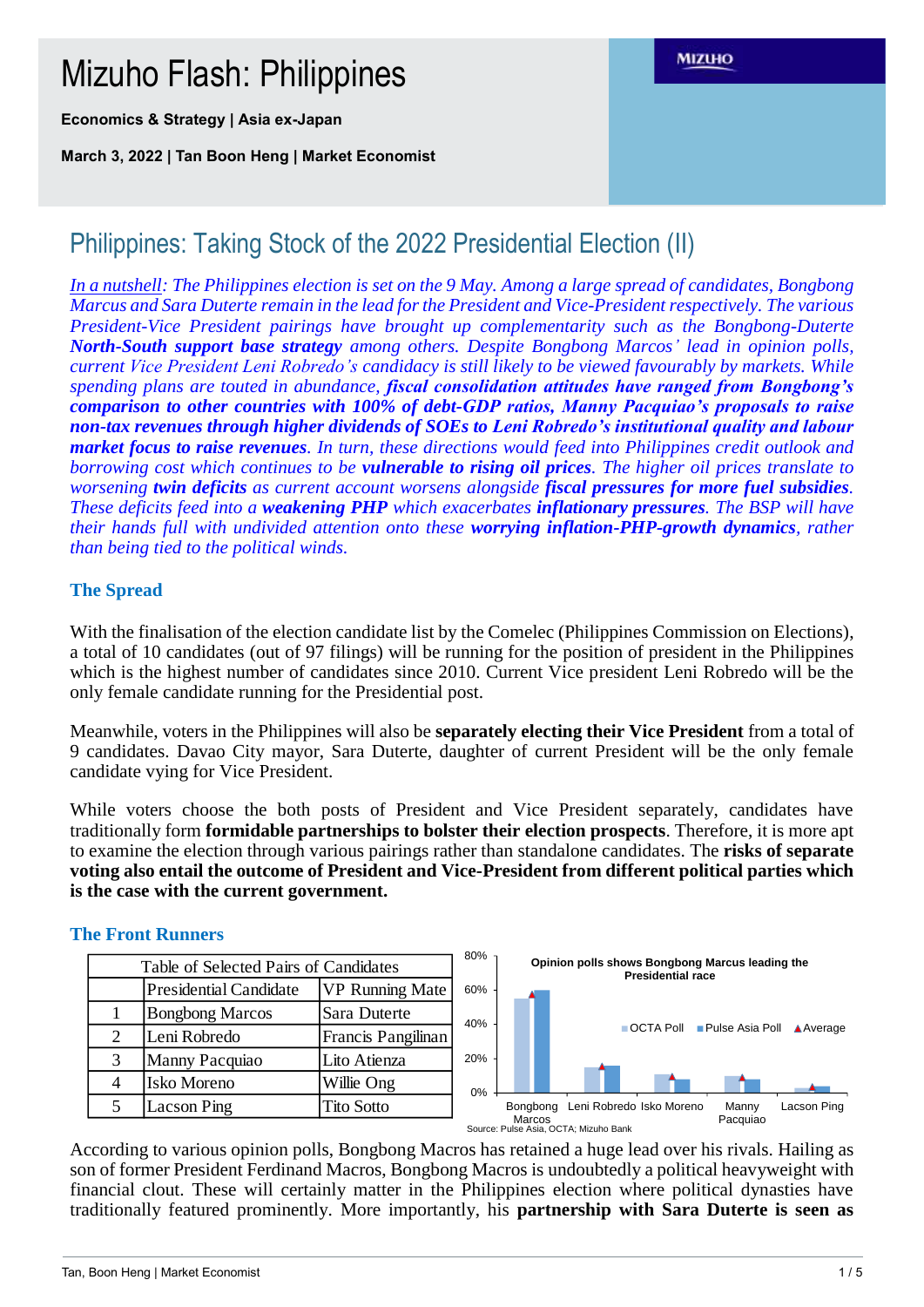**highly complementary** as Macros family stronghold bases lie in the North while Sara Duterte's family support base resides in the South.

Meanwhile, Leni Robredo who is the current vice President and is without a cabinet post due to on-going tussle with President Duterte as she remains a critic of the drug war, remains quite far behind in the 2022 Presidential race. Her vice presidential candidate, Francis Pangilinan, current Senator and career public servant, currently lies in third place for opinion polls behind Sara Duterte and Tito Sotto.

### **The Dark Horses**

The dark horses for the Presidential race are Manny Pacquiao, former boxing champion and current Senator, and Isko Moreno who is the current Manila city mayor.

In the fight for presidency, Manny Pacquiao will be relying on his reputation as a world champion in the boxing ring. While the lack of a statesman demeanour has been seen as a disadvantage, the pride and joy he has brought to the Philippines man with his boxing achievements should not be underestimated. His rags to riches story may also strike a chord with the electorate. To complement his lack of political experience, Manny Pacquiao chose House Deputy Speaker and former Manila Mayor, Lito Atienza who has a 50-year political career. With architecture background, the vice Presidential candidate's achievements having been related to housing programs and revamp of public infrastructure.

The other dark horse in this race is Isko Moreno who has 2 decades of public service experience and has sought out current President Duterte's endorsement (as he has yet to endorse anyone). Notably, in 2016, when he lost in the race for the Senate, President Duterte appointed him as Chairman of the North Luzon Railway Corporation. His running mate is Dr Willie Ong, whose strength lies in the medical field and he has generally deferred to Moreno's proposals when quizzed on other policies.

### **Economic Policies and Market Perceptions**

While the elections are not won on economic policies, investor and business interests will continue to look out for policy continuity or pivots. **Focus will be on general directions and leanings of candidates towards specific sectors of the economy** rather than detailed policy proposals which are not usually a key feature of election campaigns. For the Philippines, it is these directions which remain key as **fiscal sustainability, institutional quality and infrastructure development** continue to underpin potential growth.

Marcos-Sara: Known as the UniTeam, they have espoused for a **continuation and improvement of the current administration's infrastructure** program. They have added emphasis on the need for digital and power infrastructure enhancements. Sara Duterte has also promised to continue the campaign against illegal drugs.

On taxes, Bong Bong Marcos has previously called for a suspension of excise tax on petrol to curb inflationary pressures. The **picture for fiscal consolidation remains cloudy** at this moment as Marco Bong Bong has compared the Philippines debt to GDP ratio as being better than those in other countries with over a 100% ratio.

The pair's absence at CNN Philippines Presidential debates while Bong Bong Marcos joins his first debate linked to televangelist on the FBI's wanted list may not lend themselves favourably in the perception of foreign investors.

Leni Robredo-Francis: Undoubtedly Leni Robredo is **widely perceived as market friendly** with a wellarticulated stateswoman-like persona and has presented her policy views via several forums. With her time as the vice-President, she has built on her brand of good governance as a clean office holder through antipoverty programs.

On corruption issues, she is in favour of a full disclosure bill which all government expenses are made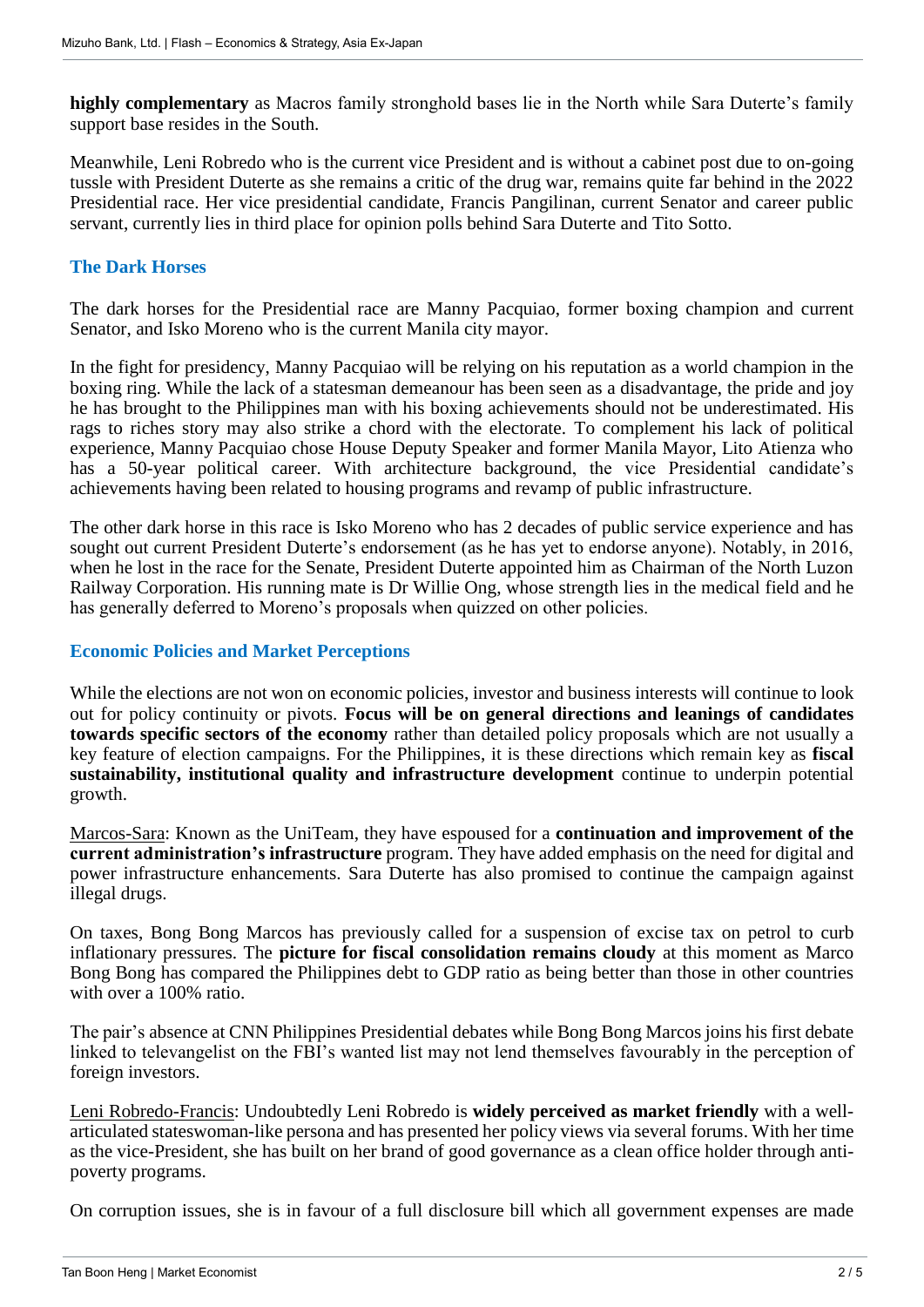available to the public. On business, she continues to champion for Private Public Partnerships with focus on **sectors such as water resources and public transport**. On the environmental aspect, she leans towards responsible mining and intends to **nullifying** Duterte's lifting of a 9-year moratorium on the **issuance of new mining permits. On fiscal consolidation,** while acknowledging the high debt to GDP ratio as a lack of "elbow room", Leni Robredo's **response relies on an improvement of institutional quality and improving local business and in turn generate higher investments and tax collections.**

Meanwhile, running mate Francis Pangilinan has opted to focus on **food security** and farmer's livelihood and has solid experience in enacting laws helping poor farmers.

|  |                                                   |         | <b>Table 1: Brief Summary of Key Fiscal Stance</b>                        |                         |                             |                                |                                                                                                                                                                                                                                                                                                                                                                                                                                                                                                                                                                                                                                                 |  |
|--|---------------------------------------------------|---------|---------------------------------------------------------------------------|-------------------------|-----------------------------|--------------------------------|-------------------------------------------------------------------------------------------------------------------------------------------------------------------------------------------------------------------------------------------------------------------------------------------------------------------------------------------------------------------------------------------------------------------------------------------------------------------------------------------------------------------------------------------------------------------------------------------------------------------------------------------------|--|
|  |                                                   |         | Tax Policies/ Revenue Collection                                          |                         |                             | <b>Stance</b>                  |                                                                                                                                                                                                                                                                                                                                                                                                                                                                                                                                                                                                                                                 |  |
|  | <b>Bongbong Marcos</b>                            |         | Tax holidays for micro, small entreprises                                 |                         |                             | Dismissive of Debt-GDP Issues  |                                                                                                                                                                                                                                                                                                                                                                                                                                                                                                                                                                                                                                                 |  |
|  |                                                   |         | Suspension of Excise Taxes on Oil Products                                |                         |                             |                                |                                                                                                                                                                                                                                                                                                                                                                                                                                                                                                                                                                                                                                                 |  |
|  | Leni Robredo<br>Manny Pacquiao<br>Isko Moreno     |         | Fixing institutions                                                       |                         |                             | Acknowledged High Debt Issue   |                                                                                                                                                                                                                                                                                                                                                                                                                                                                                                                                                                                                                                                 |  |
|  |                                                   |         | Raise employment to improve collections                                   |                         |                             |                                |                                                                                                                                                                                                                                                                                                                                                                                                                                                                                                                                                                                                                                                 |  |
|  |                                                   |         | Cuts in corporate and personal income taxes,                              |                         |                             |                                | Displays Debt Aversion with                                                                                                                                                                                                                                                                                                                                                                                                                                                                                                                                                                                                                     |  |
|  |                                                   |         | Raise Non-Tax Revenues from SOEs                                          |                         |                             |                                | caveat of allowing "good debt"                                                                                                                                                                                                                                                                                                                                                                                                                                                                                                                                                                                                                  |  |
|  |                                                   |         | 50% Excise Tax Reduction on fuel excise tax                               |                         |                             |                                | Use Loan Progammes of Local                                                                                                                                                                                                                                                                                                                                                                                                                                                                                                                                                                                                                     |  |
|  |                                                   |         | <b>Cut Unnecessary Expenses</b>                                           |                         |                             | Banks for project partnerships |                                                                                                                                                                                                                                                                                                                                                                                                                                                                                                                                                                                                                                                 |  |
|  | Lacson Ping                                       |         | Revert Budget to Obligation instead of Cash based                         |                         |                             | Fiscal reform focus of "pork   |                                                                                                                                                                                                                                                                                                                                                                                                                                                                                                                                                                                                                                                 |  |
|  |                                                   |         |                                                                           | Zero-Budgeting Approach |                             |                                | barrel" funds                                                                                                                                                                                                                                                                                                                                                                                                                                                                                                                                                                                                                                   |  |
|  | Sources: Philstar, Inquirer, Rappler, Mizuho Bank |         |                                                                           |                         |                             |                                |                                                                                                                                                                                                                                                                                                                                                                                                                                                                                                                                                                                                                                                 |  |
|  |                                                   |         | <b>Credit Ratings – Fiscal Stance and the Mandanas Ruling</b>             |                         |                             |                                |                                                                                                                                                                                                                                                                                                                                                                                                                                                                                                                                                                                                                                                 |  |
|  |                                                   |         | <b>Table 2: Credit Ratings</b>                                            |                         |                             |                                |                                                                                                                                                                                                                                                                                                                                                                                                                                                                                                                                                                                                                                                 |  |
|  |                                                   |         |                                                                           | S&P                     | <b>Fitch</b>                | Moody's                        |                                                                                                                                                                                                                                                                                                                                                                                                                                                                                                                                                                                                                                                 |  |
|  |                                                   | 2011    |                                                                           | <b>BB</b>               | $BB+$                       | Ba2                            |                                                                                                                                                                                                                                                                                                                                                                                                                                                                                                                                                                                                                                                 |  |
|  |                                                   | 2012    |                                                                           | $BB+$                   | $BB+$                       | Ba1                            |                                                                                                                                                                                                                                                                                                                                                                                                                                                                                                                                                                                                                                                 |  |
|  |                                                   | 2013    |                                                                           | <b>BBB-</b>             | <b>BBB-</b>                 | Baa3                           |                                                                                                                                                                                                                                                                                                                                                                                                                                                                                                                                                                                                                                                 |  |
|  |                                                   | 2014    |                                                                           | <b>BBB-</b>             | <b>BBB-</b>                 | Baa2                           |                                                                                                                                                                                                                                                                                                                                                                                                                                                                                                                                                                                                                                                 |  |
|  |                                                   | 2015    |                                                                           | <b>BBB</b>              | <b>BBB-</b>                 | Baa2                           |                                                                                                                                                                                                                                                                                                                                                                                                                                                                                                                                                                                                                                                 |  |
|  |                                                   | 2016    |                                                                           | <b>BBB</b>              | <b>BBB-</b>                 | Baa2                           |                                                                                                                                                                                                                                                                                                                                                                                                                                                                                                                                                                                                                                                 |  |
|  |                                                   | 2017    |                                                                           | <b>BBB</b>              | <b>BBB</b>                  | Baa2                           |                                                                                                                                                                                                                                                                                                                                                                                                                                                                                                                                                                                                                                                 |  |
|  |                                                   | 2018    |                                                                           | <b>BBB</b>              | <b>BBB</b>                  | Baa2                           |                                                                                                                                                                                                                                                                                                                                                                                                                                                                                                                                                                                                                                                 |  |
|  |                                                   | 2019    |                                                                           | $BBB+$                  | <b>BBB</b>                  | Baa2                           |                                                                                                                                                                                                                                                                                                                                                                                                                                                                                                                                                                                                                                                 |  |
|  |                                                   | 2020    |                                                                           | $BBB+$                  | <b>BBB</b>                  | Baa2                           |                                                                                                                                                                                                                                                                                                                                                                                                                                                                                                                                                                                                                                                 |  |
|  |                                                   | 2021    |                                                                           | $BBB+$                  | <b>BBB</b>                  | Baa2                           |                                                                                                                                                                                                                                                                                                                                                                                                                                                                                                                                                                                                                                                 |  |
|  |                                                   | Outlook |                                                                           | <b>Stable</b>           | <b>Negative</b><br>2022 Feb | <b>Stable</b>                  |                                                                                                                                                                                                                                                                                                                                                                                                                                                                                                                                                                                                                                                 |  |
|  |                                                   |         | Last Credit Analysis 2021 May<br>Source: S&P, Moody's, Fitch, Mizuho Bank |                         |                             | 2021 March                     |                                                                                                                                                                                                                                                                                                                                                                                                                                                                                                                                                                                                                                                 |  |
|  |                                                   |         | years remain a risk to a downgrade in credit outlook.                     |                         |                             |                                | On credit ratings which affects sovereign borrowing costs, major ratings agencies will be set to focus on<br>fiscal consolidation approach of the new administration given the high levels of debt due to the<br>pandemic spending while noting that GDP recovery is still uneven. With spending proposals in<br>abundance, the focus turns to revenue sources and inclinations. Table 1 shows a brief summary of key<br>fiscal stance of candidates thus far. At this juncture, while drastic fiscal policy pivots from the current<br>administration by any of the incoming slate is not expected, gradual fiscal slippages over the next 1-2 |  |
|  |                                                   |         |                                                                           |                         |                             |                                | In addition, the <b>implementation of Mandanas ruling</b> which mandates increased transfers by the central<br>government to the local government units will also be of interest. The increase transfer of revenue also<br>comes with the devolving of programs and projects to local government. For one, the increase transfers<br>could lead to slower spending amid execution lags and the resulting under-spending may impede growth.<br>On the other hand, being nearer to the ground may serve to reap efficiency in spending. The key risk lies                                                                                         |  |

### **Credit Ratings – Fiscal Stance and the Mandanas Ruling**

| <b>Table 2: Credit Ratings</b> |             |              |         |  |  |  |
|--------------------------------|-------------|--------------|---------|--|--|--|
|                                | S&P         | <b>Fitch</b> | Moody's |  |  |  |
| 2011                           | <b>BB</b>   | $BB+$        | Ba2     |  |  |  |
| 2012                           | $BB+$       | $BB+$        | Ba1     |  |  |  |
| 2013                           | <b>BBB-</b> | <b>BBB-</b>  | Baa3    |  |  |  |
| 2014                           | <b>BBB-</b> | <b>BBB-</b>  | Baa2    |  |  |  |
| 2015                           | <b>BBB</b>  | <b>BBB-</b>  | Baa2    |  |  |  |
| 2016                           | <b>BBB</b>  | <b>BBB-</b>  | Baa2    |  |  |  |
| 2017                           | <b>BBB</b>  | <b>BBB</b>   | Baa2    |  |  |  |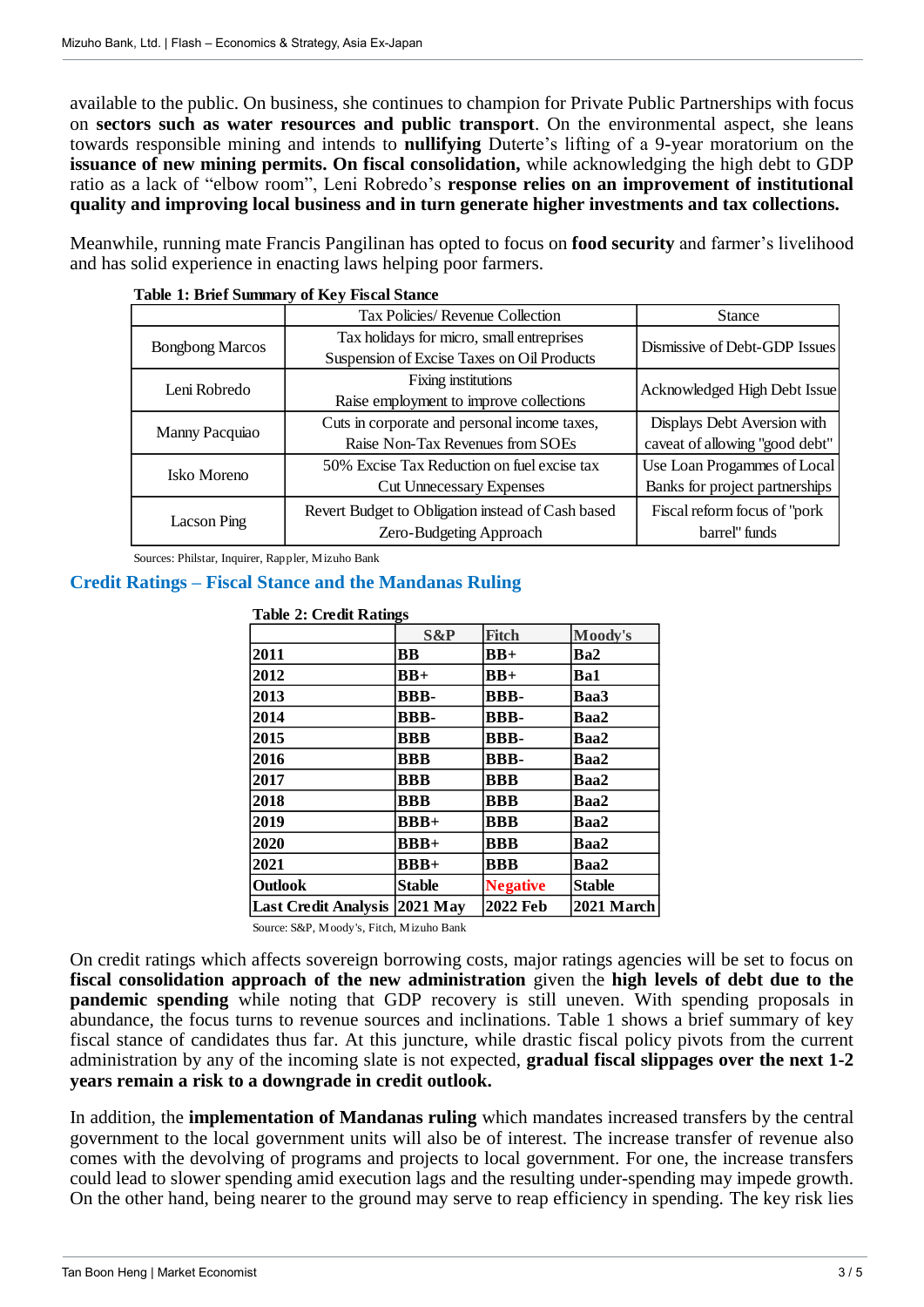in the **assumption of fiscal neutrality** as a result of the implementation of this ruling.

On balance, credit ratings agencies have afforded many countries much debt room within their ratings as a result of the pandemic thus far, but looking ahead fiscal consolidation will be key to maintaining these ratings as this **pandemic leeway increasingly tighten**. In the next 12 months, as we do not expect more than a **one notch downgrade** unless fiscal considerations pivot drastically with the new administration, the Philippines debt rating is still likely to **remain within investment grade**.

## **The Oil Catalyst**

Current surge in oil prices will threaten to thwart attempts at fiscal consolidation by the new administration or even worsen the state of finances to a more vulnerable state when the new administration takes over. For one, the Philippines remains a substantial net importer of oil, higher oil prices have already led to a **worsening trade deficit** in recent months and will be exacerbated by the recent escalation in oil prices as the geo-political situation persist.

To relief the pain of higher oil prices, the Philippines authorities are faced with a **transfer of risks onto the fiscal account.** Fuel subsidies costing up to P2.5billion are set to be given out soon as vouchers to public utility operators. While current politicians (and aspiring Presidential candidates) have called for a suspension of fuel excise tax, the Finance ministry has warned of the drastic loss of revenue P147billion  $(-0.5\%$  of GDP) which indeed warrants concerns on multiple fronts as it may push towards a higher debt to GDP ratio. **The deteriorating fiscal position may feed into a downgrade of credit outlook and feedback via higher borrowing cost and in turn destabilising macroeconomic dynamics. However, we acknowledge not all downgrades are equal, with a 2 notch buffer above investment grade, the sovereign rating is likely to remain within the investment grade realm and not result in excessive escalation of borrowing costs.** 

## **The BSP and PHP**

In any case, the BSP will not be swayed by the incoming administration as Governor Diokno continues to be wary of the inflationary pressures amid an unfortunate feedback mechanism between ascending oil price and a weakening peso. The **higher oil prices which heightens twin deficit risks on one hand and also adds to inflationary pressures which weakens real policy rate differentials with the US.** 

**In turn, the consequent depreciation of the PHP then aggravates the problem of imported inflation and hurting growth. The BSP will have their hands full with undivided attention onto these worrying inflation-PHP-growth dynamics, rather than being tied to the political winds.**